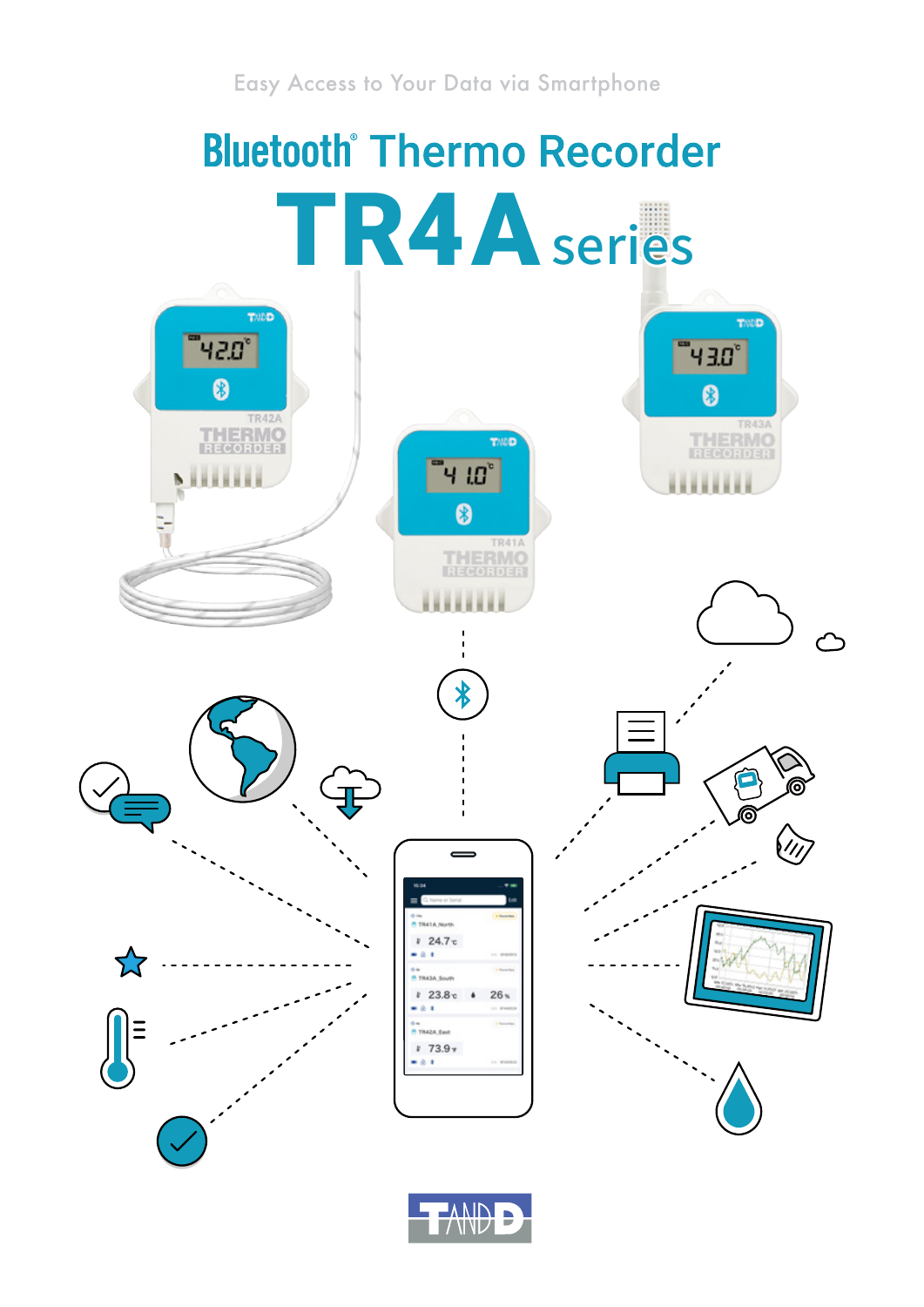protection (IP67) also available.





### **Apps and Software for Your Needs**

 $24.7c$  $-0.1$ ia<br>**1** TR43A\_South

 $23.8c$ 

TR42A\_Eas  $173.97$  $-0.1$ 

 $-21$ 

 $26<sub>5</sub>$ 



Allows for smartphones/ tablets to configure logger settings, collect

and save data, display graphs, create reports, and upload to the cloud-based T&D WebStorage Service.

reports of recorded data for printing, emailing, saving and sharing.



Allows access to data stored in the T&D WebStorage Service for data analysis on a Windows PC. Multiple data files can be loaded, graphed, combined and saved.

### Line Up **Bluetooth** Thermo Recorder









**https://webstorage-service.com/**

Colors in the photos in this catalog may be different from real product colors.

The specification and designs of the products in this catalog are true as of 05. 2022. Specifications are subject to change without notice.

Microsoft and Windows are registered trademarks of Microsoft Corporation USA and other countries.



Google, Android, and Google Play are trademarks or registered trademarks of Google Inc.

Apple and App Store are trademarks or registered trademarks of Apple,Inc. in the U.S. and other countries.



The Bluetooth® word mark and logos are registered trademarks owned by Bluetooth SIG, Inc. and any use of such marks by T&D Corporation is under license.

Company names and product names are trademarks or registered trademarks of each company.

#### **Internal Sensor for Better Water Protection**

Temperature 1ch (Internal Sensor)  $-40$  to 80 °C. IP67 Immersion Proof

### TR41A

#### **External Sensor for Quick Response**

Temperature 1ch (External Sensor)  $-60$  to 155 °C IP64 Splash proof (rated for use in daily life) Optional Sensors Available



#### **Temperature / Humidity Measurement**

Temperature 1ch 0 to 55 °C Humidity 1ch 10 to 95 %RH IP64 : Splash proof (rated for use in daily life) \* Note that the temperature-humidity sensor is not water resistant.

### TR43A

#### **Both TC/PT Sensor Compatible Unit**

Temperature 1ch (Thermocouple/PT Sensor) -199 to 1760 °C (depending on sensor type) Sensors Not Included



**Pt100/Pt1000**

# TR4A + Mobile Device = Quick Anywhere Anytime Access